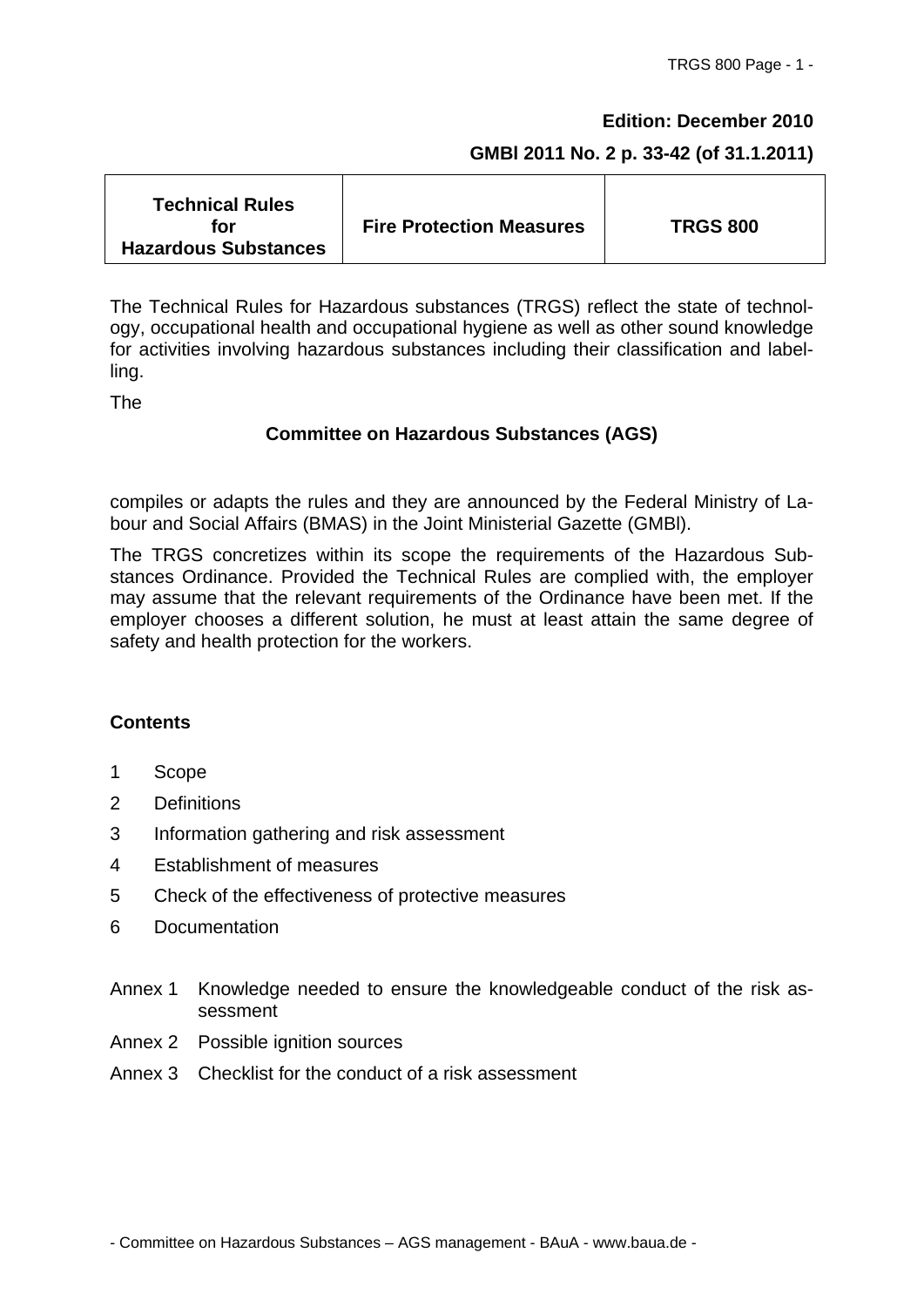## **1 Scope**

(1) This TRGS 800 applies to activities involving combustible or oxidizing hazardous substances, where fire risks may arise.

(2) This TRGS also considers the identification and evaluation whether the substances, preparations or articles during activities may lead to a risk of fire, also taking account of the substance properties, the work equipment, the processes and the work environment as well as their possible interactions.

(3) The measures are intended to ensure the safety and health of workers and others as well as protection of the environment (e.g. against consequential damage due to fire gases, extinguishing agents etc.). In order to fulfil more extensive protective goals, such as the protection of material assets or safeguarding against operational interruptions, it may be necessary to take additional measures.

(4) This does not affect any more extensive statutory requirements, such as hazardous incidents law or the Explosives Act.

(5) If there is in addition to the risk of fire also a risk of explosion this must be considered in the light of the specific regulations. (see for example TRGS 720 ff/TRBS 2152 "Hazardous explosive atmosphere – General –" and subsequent parts).

## **2 Definitions**

- (1) Combustible hazardous substances within the meaning of this TRGS are
- 1. flammable substances and preparations/mixtures, labelled R10, R11 or R12,
- 2. flammable gases, labelled H220 or H221,
- 3. flammable aerosols, labelled H222 or H223,
- 4. flammable liquids and vapours, labelled H 224, H 225 or H226,
- 5. flammable solids, labelled H228,
- 6. pyrophorus liquids and solids, labelled H250 and/or R17,
- 7. self-heating substances and mixtures, labelled H251 or H252, and/or R11,
- 8. substances or mixtures that in contact with water liberate extremely flammable gases, labelled H260 or H261 and/or R15,
- 9. spontaneously decomposing substances/organic peroxides, labelled H240, H241 or H242 and/or R5
- 10. explosive substances/mixtures labelled H200, H201, H202, H203, H204, H205 or EUH 001 and/or R1 to R4 or R15,
- 11. ammonium nitrate and preparations containing ammonium nitrate given in the groups A to C and the subgroups DI and DII of Annex I No. 5 GefStoffV,
- 12. combustible liquids with a flashpoint of  $> 60 °C$ ,
- 13. solids which experience shows are combustible (including paper, wood, polyethylene, polystyrene) and their dusts which are whirled up,
- 14. other hazardous substances which do not come under Nos. 1 to 13, but which

<sup>-</sup> Committee on Hazardous Substances – AGS management - BAuA - www.baua.de -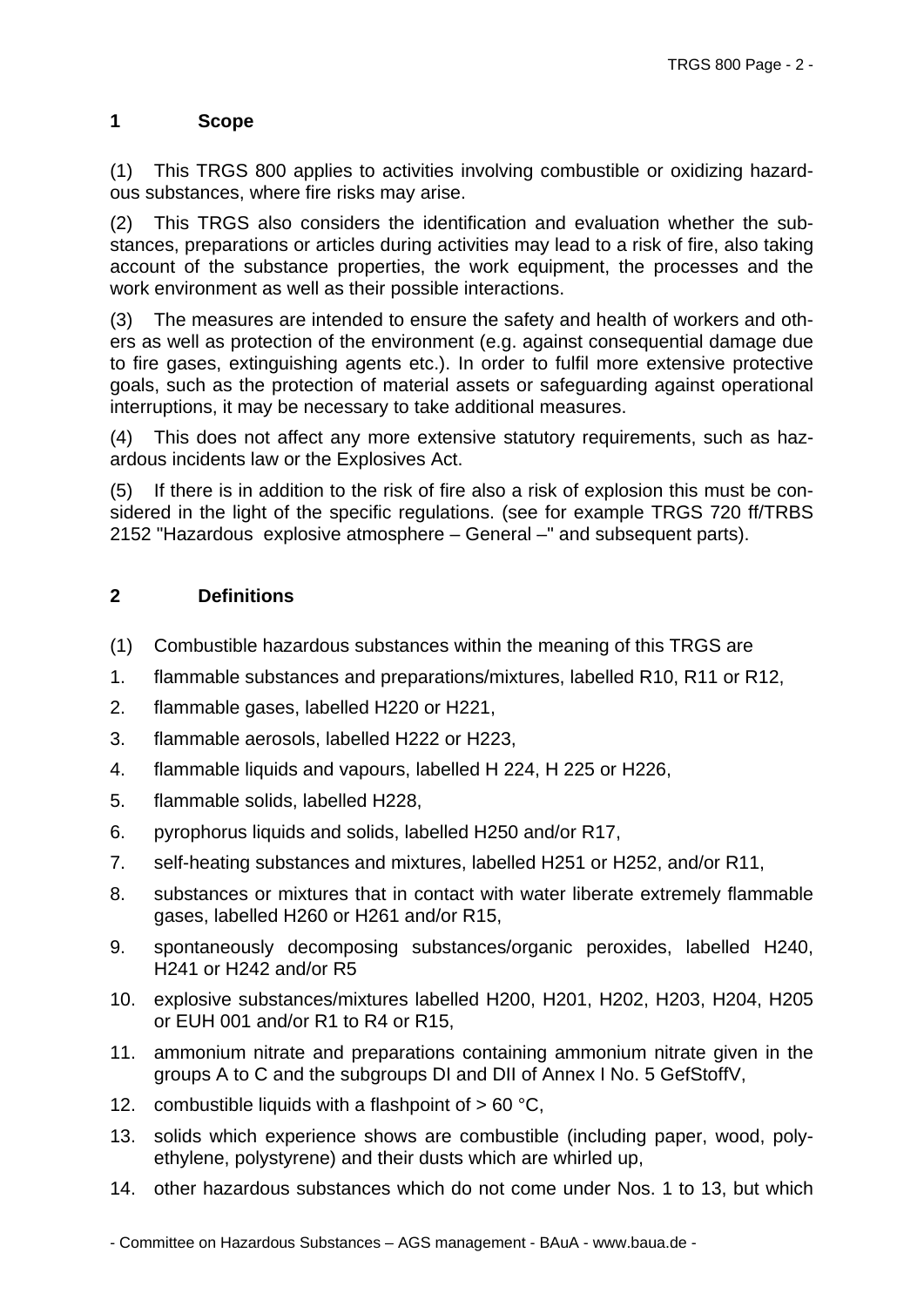experience still shows that they are combustible.

The following are equivalent to combustible hazardous substances:

- a) hazardous substances with physicochemical properties which exhibit the hazard statement H290, EUH006, EUH014, EUH018, EUH019, EUH044, EUH209 or 209A under CLP Regulation or transitionally the corresponding hazard feature R phrase R6, R7, R14, R16, R18, R 19, R 30 or R44 according to Directive 67/548/EEC,
- b) articles from which substances according to Nos. 1 to 14 are released during activities.
- (2) Oxidizing hazardous substances are
- 1. substances and preparations/mixtures which have a classification in the hazard class "oxidizing gases", "oxidizing liquids" or "oxidizing solids" according to the CLP Regulation (H270, H271, H272) or transitionally exhibit the corresponding hazard feature "may cause fire" (R7, R8, R9) according to Directive 67/548/EEC,
- 2. articles from which during activities substances according to No. 1 can be released.

(3) A risk of fire within the meaning of this TRGS is the possibility that the safety or health of workers, other persons or the environment will be adversely affected because of the development or spread of a fire and related consequences such as heat or smoke.

## **3 Information gathering and risk assessment**

#### **3.1 Conduct of the risk assessment**

(1) The assessment the risk of fire must be conducted within the framework of the risk assessment according to § 5 Occupational Safety and Health Act and Article 6 Hazardous Substances Ordinance (see also TRGS 400).

(2) Annex 1 contains a catalogue of knowledge which the knowledgeable person must have  $-$  in addition to the requirements according Number 3.1 of TRGS 400  $$ when assessing the risk of fire. This knowledge can also be contributed by a number of persons.

#### **3.2 Information gathering**

#### 3.2.1 General information

(1) It must be determined whether activities with combustible or oxidizing hazardous substances are carried out or whether these can arise or be released during activities.

(2) Prior to the commencement of the activity the following aspects must be checked as part of the information gathering: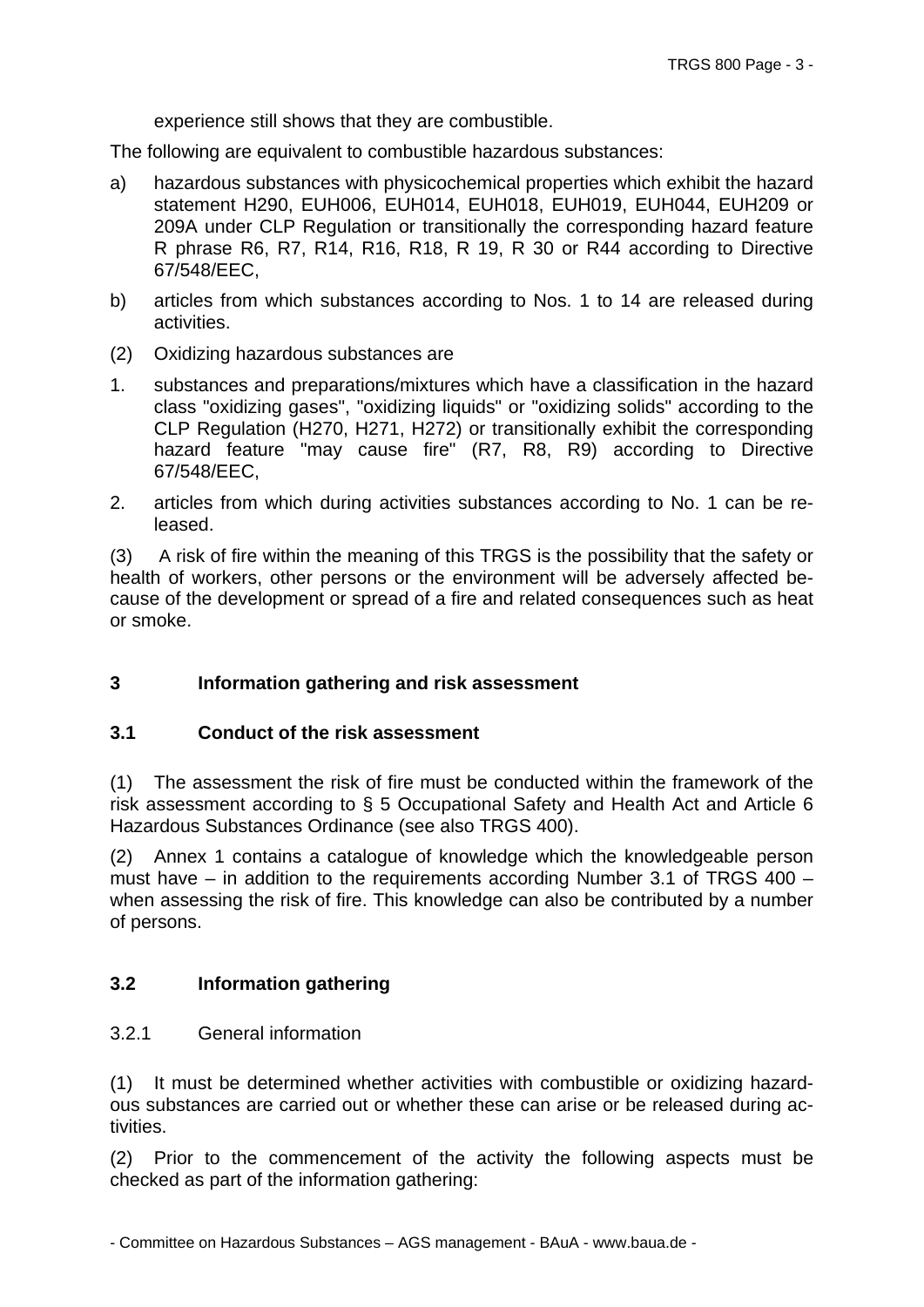- 1. the possibility of substitution of the combustible or oxidizing hazardous substances (see TRGS 600 "Substitution") and
- 2. the possibility of changing the procedure adopted in the process in the direction of lower risk.

(3) The risk assessment must take into account all factors that are relevant for the development, spread and impact of a fire. Hazards for workers or other persons arise in particular from smoke, other (toxic) products produced by a fire, heat and failure of components.

(4) To assess the risk of fire it must be determined at which locations, in what quantities and in what condition combustible or oxidizing hazardous substances are present or may arise. The following must be taken into account in particular:

- 1. the existing hazardous substances and their dangerous properties, the spread of the fire in the initial phase, the fire products arising, e.g. particles, fumes and fire residues,
- 2. work equipment used including installations,
- 3. the mode of operation of the installations,
- 4. working procedures involving a naked flame or high temperatures,
- 5. structural, local and operational circumstances,
- 6. working conditions, work organization and environment and
- 7. possible interactions.

(5) The assessment must be carried out taking into account the different operating states. Measures must be adapted as necessary to changing circumstances. In particular the following operating states must be considered:

- 1. normal operation including all the related activities of workers or other persons,
- 2. start-up and shut-down of installations or work equipment,
- 3. operational disturbances,
- 4. foreseeable, unscheduled operation (e.g. incorrect application of work equipment which can be expected).

(6) Operating states which necessitate special measures must always be assessed separately, e.g.

- 1. maintenance (servicing, inspection, repair, improvement) and
- 2. start-up and shut-down of safety devices.
- (7) Aspects to be considered in addition include, for example
- 1. the presence and number of workers or other persons, especially persons not familiar with the local circumstances,
- 2. accessibility for other persons and unauthorized intervention,
- 3. persons with restricted mobility or perceptive capacity,
- 4. special working conditions (long or confused escape routes, work on scaffolding),
- 5. help period and equipment available to the fire brigade.

- Committee on Hazardous Substances – AGS management - BAuA - www.baua.de -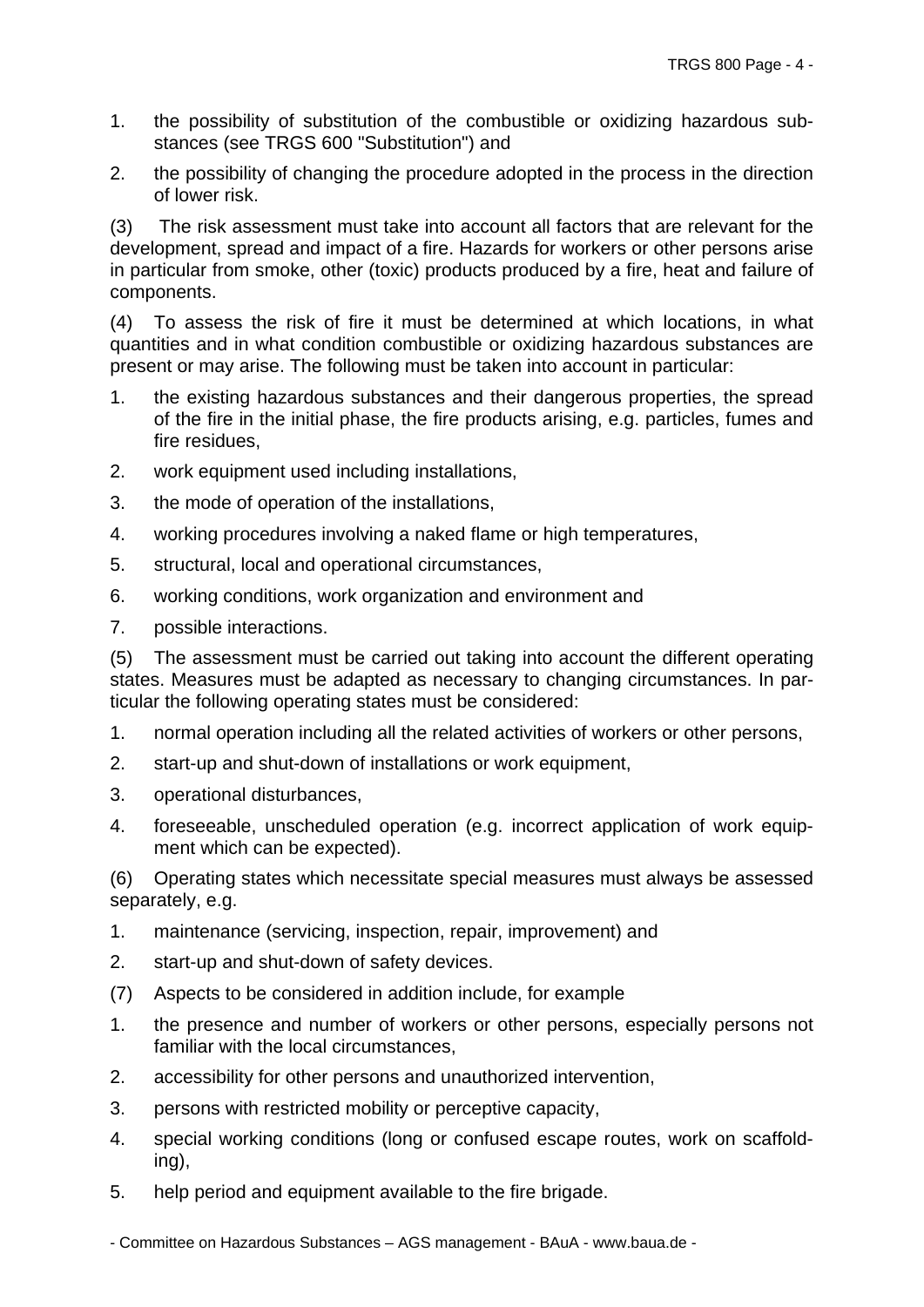### 3.2.2. Identification of relevant characteristics/properties

(1) Information must be gathered on the relevant physicochemical properties of existing combustible or oxidizing hazardous substances and their assessment with regard to the risk of fire. Safety characteristics can be taken from, among other things, safety data sheets. In individual cases a special investigation may be necessary.

(2) In the evaluation of the safety characteristics it must be considered that, regardless of the testing procedure, deviating ambient parameters may be the basic factor.

#### 3.2.3 Identification of ignition sources

(1) It must be identified whether relevant ignition sources are present or may arise due to unscheduled operating states and whether they may become effective under the given conditions.

- (2) Consideration must be given to ignition sources due to the effect of:
- 1. thermal energy,
- 2. electric energy,
- 3. mechanical energy,
- 4. chemical energy.

Examples of known effective ignition sources are given in Annex 2. See also TRBS 2152 Part 3 and TRBS 2153.

#### 3.2.4 Consideration of statutory licensing and other requirements

In the context of information gathering the following must be considered:

- 1. requirements under building law with respect to precautionary and preventive fire protection,
- 2. existing fire protection measures or where relevant existing measures from fire protection expert reports and fire protection plans in accordance with the construction permit or other permits,
- 3. where relevant results available from the risk assessment according to  $\S$  5 ArbSchG, Article 6 GefStoffV and § 3 BetrSichV, e.g. explosion protection documents according to § 6 BetrSichV,
- 4. where relevant available safety reports in accordance with § 9 of the Hazardous Incidents Ordinance,
- 5. where relevant existing protective measures based on more extensive protective goals, e.g. concerning environmental protection or the protection for material assets or safeguarding against operational interruptions.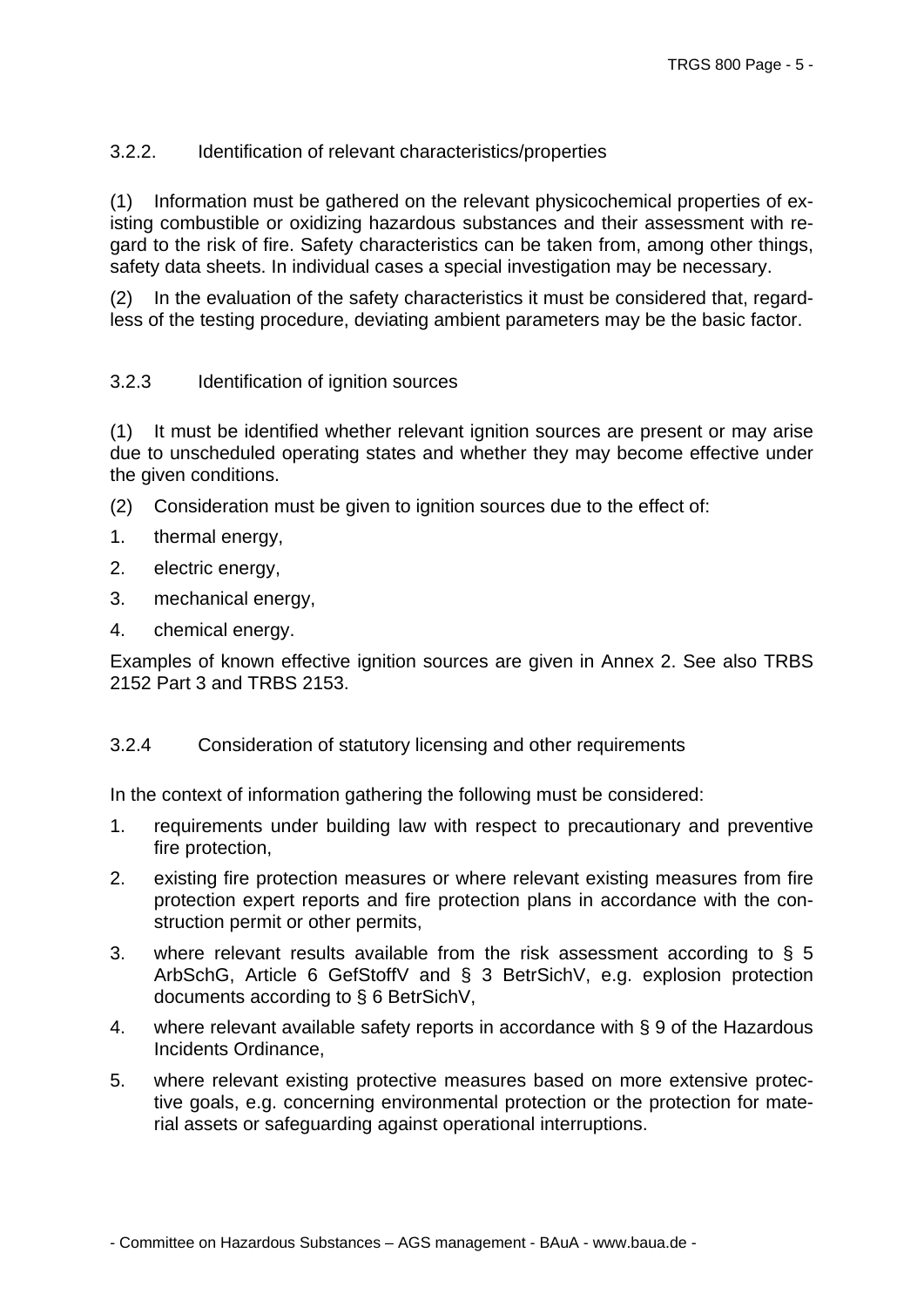# <span id="page-5-0"></span>**3.3 Assessment of the fire risk**

(1) The risk of fire must be assessed if combustible or oxidizing hazardous substances may be present in the areas to be assessed with the operating states to be assessed. Where a risk of explosion is possible this must be assessed according to the relevant regulations.

- (2) The level of the risk of fire mainly depends on
- 1. the physicochemical properties and safety characteristics of the combustible hazardous substances
	- a) e.g. for solids/dusts: minimum ignition temperature of a layer of dust (smouldering temperature), ignition point, spontaneous ignition temperature, combustion factor, ignition temperature;
	- b) e.g. for liquids: flashpoint, combustion point, ignition temperature;
	- c) e.g. for gases: flammability (combustibility), explosion limits, minimum ignition energy, combustion rate),
- 2. their quantity, degree of dispersion (e.g. wood billets/woodchips) and distribution,
- 3. the effectiveness of the ignition source,
- 4. the physical parameters (e.g. temperature, air flows, air humidity, space volume, space area, space height) and other parameters (e.g. surface structures, wick effects).

(3) Normal risk of fire applies if classified combustible or oxidizing hazardous substances are only present in small quantities, and the probability of a fire developing, the speed of fire propagation and the related risk to workers and other persons from smoke or heat are comparatively small, such as in the use of offices<sup>[1](#page-5-0)</sup>.

(4) High risk of fire applies if combustible or oxidizing hazardous substances are present not only in small quantities, if the development of a fire can be expected with a high probability, and a fast and uncontrollable propagation of fire or a large release of smoke or heat can be anticipated. High risk of fire may apply, for example, in working areas in:

- 1. petrochemical plants,
- 2. installations for chemical synthesis,
- 3. processes with and storage of hazardous substances with elevated risk of spontaneous ignition,
- 4. electroplating shops,
- 5. light metal working,
- 6. print shops,

1

<sup>1</sup> The probability of a fire developing, the speed of fire propagation and the related risk to workers and other persons from smoke or heat is also described by the term fire potential.

<sup>-</sup> Committee on Hazardous Substances – AGS management - BAuA - www.baua.de -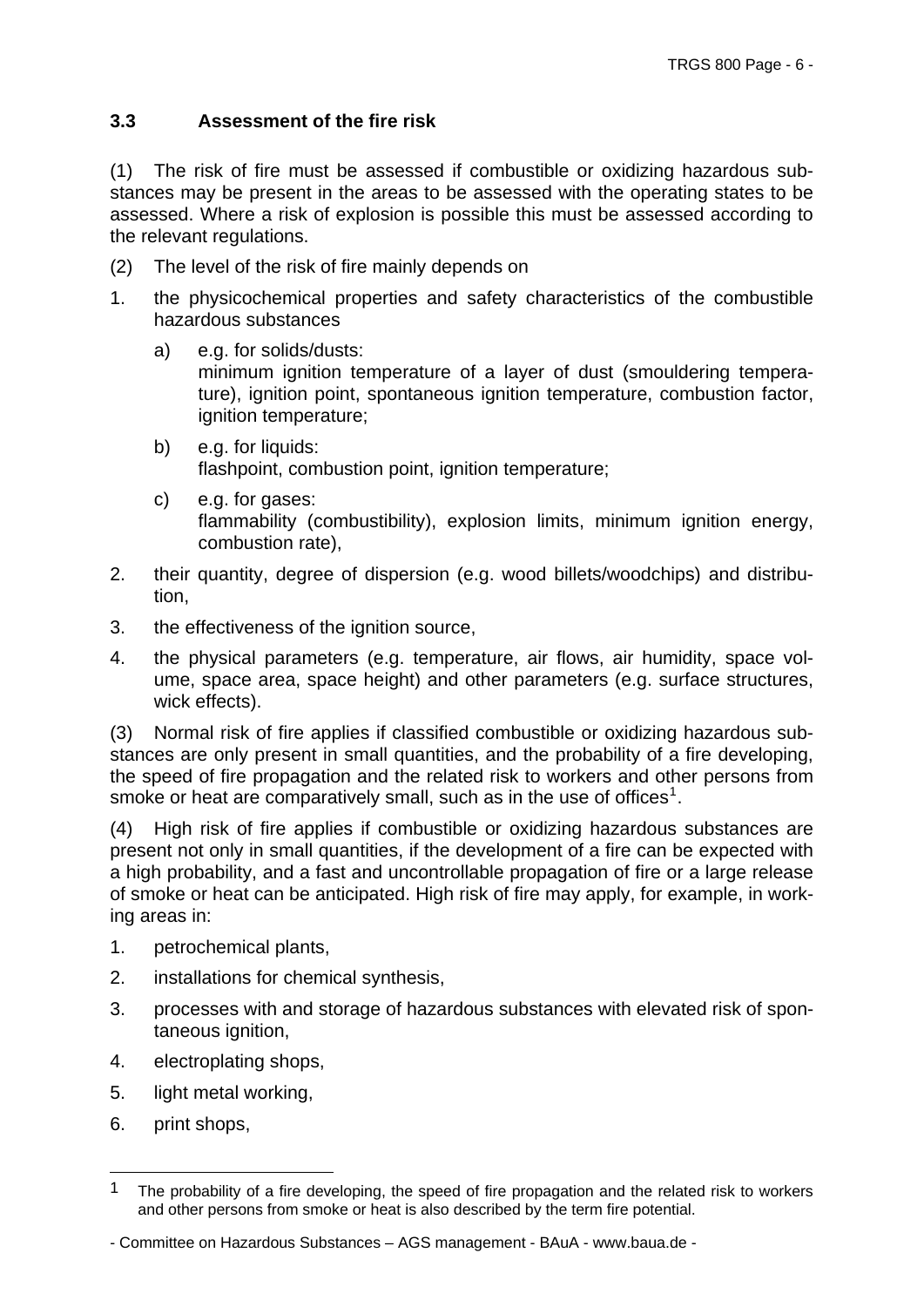- 7. tyre manufacture, rubber processing,
- 8. chipboard works,
- 9. sawmills,
- 10. veneering shops,
- 11. textile plants,
- 12. mills,
- 13. asphalt production,
- 14. painting installations and paint driers that are operated with combustible solvents,
- 15. cleaning installations which work with combustible solvents,
- 16. large-scale chip fryers and deep fryers for commercial use,
- 17. thermal oil heating installations,
- 18. store for combustible or oxidizing hazardous substances in not only small quantities,
- 19. activities with oxidizing, readily flammable, highly flammable or spontaneously flammable hazardous substances in not only small quantities in enclosed spaces, especially when they are located in the immediate vicinity of people or
- 20. building sites with open-flame operations under special local and operating conditions.

(5) Increased risk of fire applies if a criterion for the normal risk of fire is not fulfilled or not all criteria for a high risk of fire are fulfilled.

(6) According to the fire risk identified measures must be fixed in accordance with Number 4.

## **4 Establishment of measures**

## **4.1 General, basic obligations**

(1) Based on the evaluation according to Number 3.3 the measures are to be taken with the following order of priority:

- 1. Under the substitution order of the Hazardous Substances Ordinance preference must be given to the use of non-combustible or non-oxidizing hazardous substances.
- 2. If substitution according to 1 is not possible in view of the state of the art, the risk of fire must be limited to a degree which is compatible with the protection of workers or other persons (see Number 4.2).

(2) If, with an increased or high risk of fire further fire protection measures in addition to the requirements under building and workplaces law are needed for activities involving combustible or oxidizing hazardous substances, they must be selected and laid down by the employer within the framework of a risk assessment and adjusted to the operating circumstances (see also Annex 3).

<sup>-</sup> Committee on Hazardous Substances – AGS management - BAuA - www.baua.de -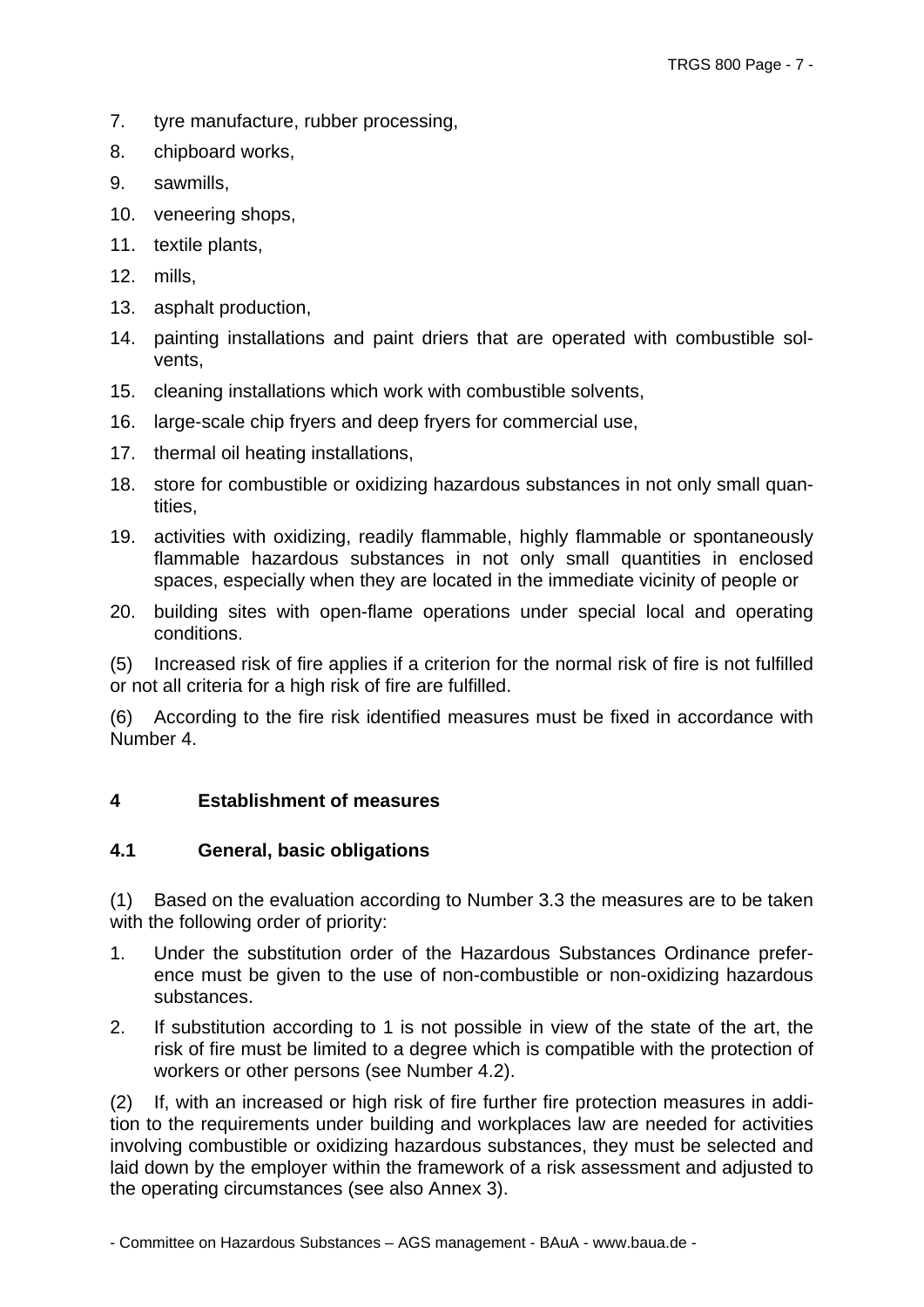(3) In addition to the general protective measures described in the present TRGS sector-specific aids can be referred to on a case-by-case basis. If the employer establishes the protective measures by referring to a sector-specific aid, he must satisfy himself that this will achieve the protective level of the present TRGS.

### **4.2 Fire protection measures**

(1) If the assessment reveals that only a normal risk of fire applies, under this rule no additional measures are required. This assumes that the protection of workers and other persons through measures taken under the Workplaces Ordinance, Plant Safety Ordinance and building law is sufficient. If, in areas with normal risk of fire, activities involving an increased or high risk of fire are performed from time to time in addition to those already assessed, the measures required must be laid down in each individual case (e.g. by means of a work release procedure).

(2) In the case of increased or high risk of fire, measures which go beyond paragraph 1 must be taken. These can be chosen taking account of the examples for measures with increased or high risk of fire referred to in Table 1. The examples for measures involving increased or high risk of fire as given in the table partly build up on one another and describe the protection level of the measures to be taken. The measures for high risk of fire may also replace the measures for increased risk of fire.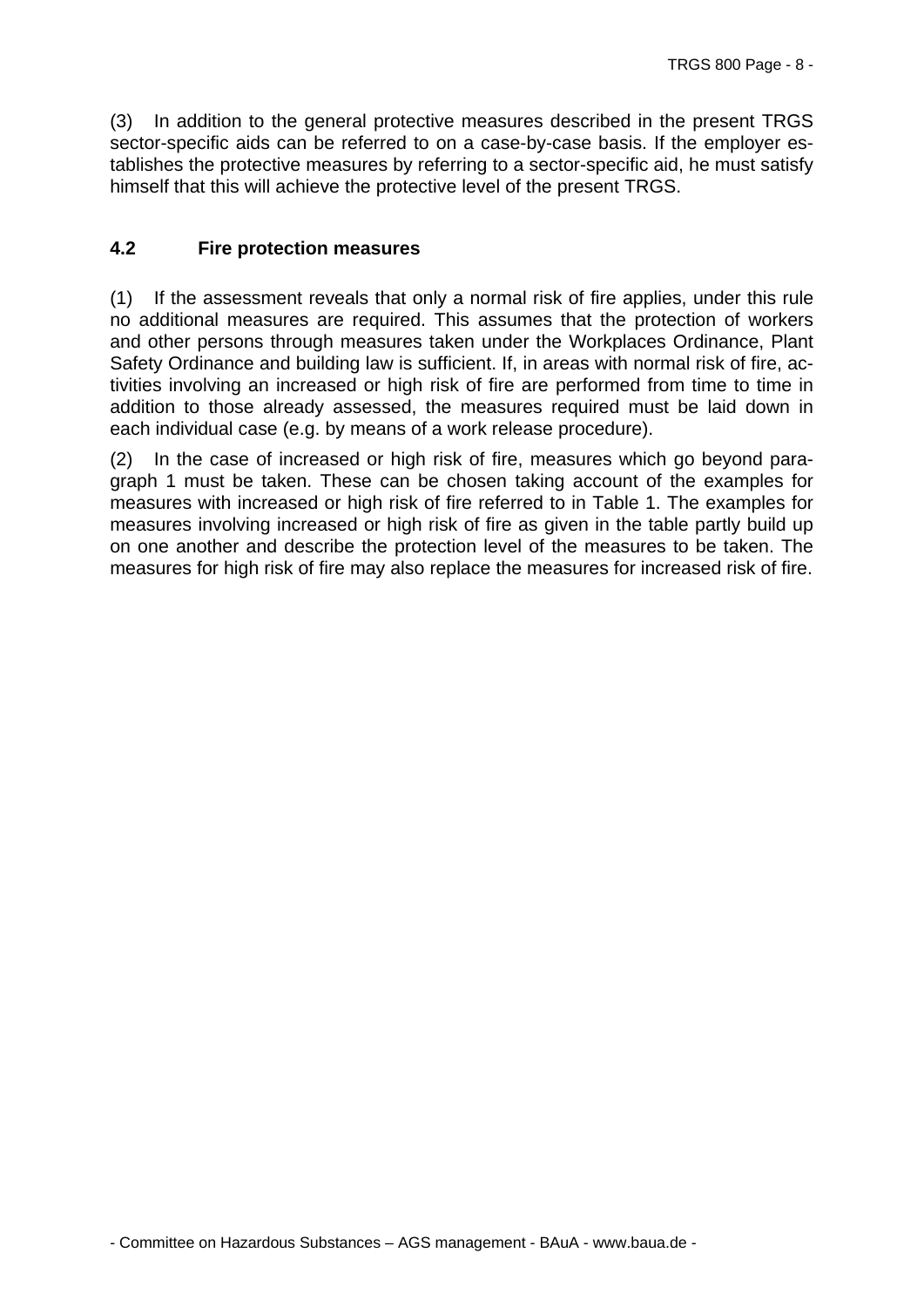# **Table 1: Examples of protective measures**

|   |                                        |   |                                                                                                                                                                                | Normal risk of fire<br>Basic obligations according to<br>ArbStättV, BetrSichV and building law                                                                                                                                                                                                                                          | Increased risk of fire<br>$-$ in addition to the basic obligations $-$                                                                                                                                                                                                                                                                                                                                                                                                                                                                                                                                                                     | High risk of fire<br>$-$ in addition to the basic obligations<br>and to the obligations in the case of an<br>increased risk of fire -                                                                                                                             |
|---|----------------------------------------|---|--------------------------------------------------------------------------------------------------------------------------------------------------------------------------------|-----------------------------------------------------------------------------------------------------------------------------------------------------------------------------------------------------------------------------------------------------------------------------------------------------------------------------------------|--------------------------------------------------------------------------------------------------------------------------------------------------------------------------------------------------------------------------------------------------------------------------------------------------------------------------------------------------------------------------------------------------------------------------------------------------------------------------------------------------------------------------------------------------------------------------------------------------------------------------------------------|-------------------------------------------------------------------------------------------------------------------------------------------------------------------------------------------------------------------------------------------------------------------|
| 1 | <b>Reduction</b><br>of risk of<br>fire | a | Reduction<br>limitation of the<br>quantity<br>0t<br>combustible or<br>oxidizing<br>haz-<br>ardous<br>sub-<br>stances as well<br>prevention<br>as<br>of uncontrolled<br>release | or   No additional measures.<br>The following is assumed: regular<br>cleaning and immediate removal of Reduction of quantity,<br>deposits and product escapes.                                                                                                                                                                          | Use of hazardous substances which in-<br>volve a lower fire risk,<br>Use of a tight enclosure with increased<br>resistance (e.g. packaging permissible<br>under hazardous goods law).<br>Spatial separation, e.g. safety or protec- Double-walled systems<br>tive distances.<br>Shut-down of feed flows into and out of drainage to a safe area.<br>the risk areas if this reduces the risk of<br>fire.                                                                                                                                                                                                                                    | Division of the substances involving fire<br>risk into areas/safety cubicles sepa-<br>rated by fire-resistant means.<br>Fire protection dimensioning of the en-<br>closures as part of the installation.<br>Leak detection<br>Collection rooms, retention system, |
|   |                                        | b | Avoidance<br>0f<br>develop-<br>the<br>ment of fire                                                                                                                             | No additional measures.<br>The following is assumed:<br>Regular checks, use of products<br>which have been placed on the mar-<br>ket according to the statutory provi-<br>sions, e.g. according to the German<br>Equipment and Product Safety Act<br>(GPSG) or ordinances under the<br>GPSG and are suitable for the in-<br>tended use. | Avoidance of ignition sources,<br>Use of tight enclosures with increased<br>resistance (e.g. packaging permissible<br>under hazardous goods law)<br>Spatial separation, e.g. protective dis- Oxygen reduction<br>tances.<br>Use of instrumentation and control<br>equipment, e.g. temperature monitoring,<br>automatic disconnection<br>Special requirements for equipment, e.g.<br>IP protection.<br>Appropriate lightning and excess voltage<br>protection (internal, external)<br>Labelling with the warning sign<br>W 001 "Flammable material"<br>Application of work release procedures<br>(e.g. in activities involving naked flame, | Avoiding the input of ignition sources<br>into the interior of installations by<br>means of technical measures<br>Inertization                                                                                                                                    |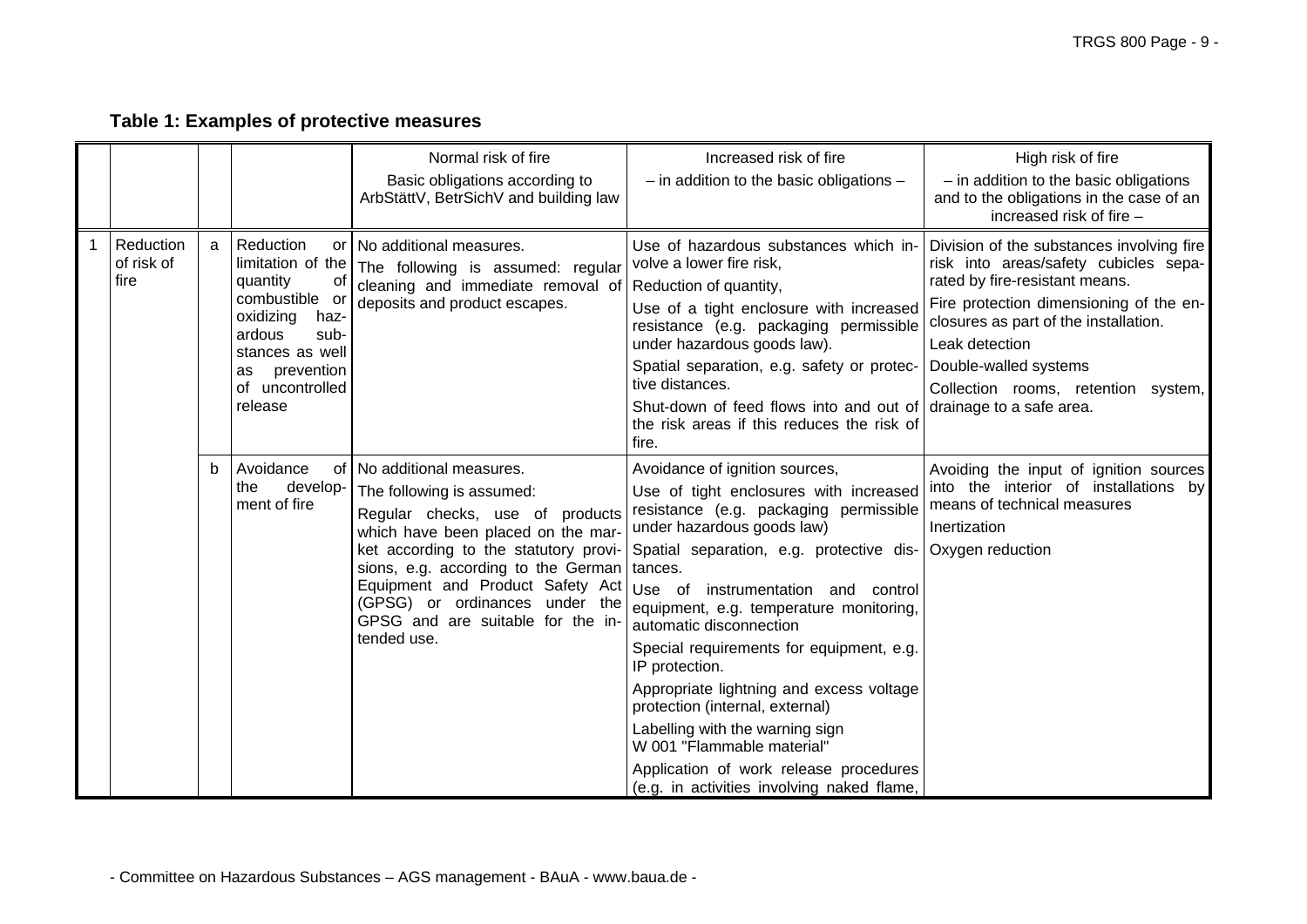|                |                                               |   |                                                   | Normal risk of fire                                                                                                                                                                                                                                                  | Increased risk of fire                                                                                                                                                                                                                                                                                                                                                                                                                   | High risk of fire                                                                                                                                                                                     |
|----------------|-----------------------------------------------|---|---------------------------------------------------|----------------------------------------------------------------------------------------------------------------------------------------------------------------------------------------------------------------------------------------------------------------------|------------------------------------------------------------------------------------------------------------------------------------------------------------------------------------------------------------------------------------------------------------------------------------------------------------------------------------------------------------------------------------------------------------------------------------------|-------------------------------------------------------------------------------------------------------------------------------------------------------------------------------------------------------|
|                |                                               |   |                                                   | Basic obligations according to<br>ArbStättV, BetrSichV and building law                                                                                                                                                                                              | $-$ in addition to the basic obligations $-$                                                                                                                                                                                                                                                                                                                                                                                             | $-$ in addition to the basic obligations<br>and to the obligations in the case of an<br>increased risk of fire -                                                                                      |
|                |                                               |   |                                                   |                                                                                                                                                                                                                                                                      | working with pure oxygen)<br>Guaranteeing appropriate supervision<br>Use of personal protective equipment to<br>avoid ignition sources<br>Prohibition of fire and naked light<br>Prohibition of smoking                                                                                                                                                                                                                                  |                                                                                                                                                                                                       |
|                |                                               | C | Limitation of fire<br>and<br>smoke<br>propagation | No additional measures.<br>It is assumed that there is a basic<br>stock of fire extinguishers available.                                                                                                                                                             | Structural separation dimensioned ade-<br>quately for the purpose of fire protection.<br>Suitable fire detection and prompt organ-<br>izational fire protection measures and Extinguishing system<br>extinguishing measures<br>Smoke extraction system, formation of measures (e.g. company or works fire<br>smoke sections<br>If necessary special extinguishing agents<br>Training of a greater number of workers<br>for fire fighting | Blanket coverage or object-related fire<br>alarm system with fire control and<br>alarming of fire brigade.<br>Co-ordinated<br>fire-fighting<br>company<br>brigade)                                    |
| $\overline{2}$ | Self-<br>of<br>rescue<br>workers or<br>others | a | of a fire                                         | Early detection   No additional measures; (needed in<br>the case of special structures accord-<br>ing to building regulations of the fed-<br>eral states)                                                                                                            | Inspection (CCTV, rounds, presence of<br>personnel)<br>Suitable fire detection                                                                                                                                                                                                                                                                                                                                                           | Blanket-coverage or object-related fire<br>alarm system alerting workers or other<br>organizational<br>persons,<br>measures<br>alone are normally not sufficient.                                     |
|                |                                               | b | Facilitate<br>es-<br>cape from a fire             | No additional measures; requirements<br>according to ArbStättV and building<br>regulations of the federal states. Es-<br>cape routes must be kept clear.<br>It is assumed that there is a suitable<br>alarm system (organizational meas-<br>ure, manual sirens etc). | Shortening of escape routes, additional<br>emergency exits, additional escape route<br><b>Evacuation practices</b>                                                                                                                                                                                                                                                                                                                       | Giving of alarm (by technical installation<br>such as optical-acoustic alarm system)<br>etc.)<br>Delegation of individuals to organize<br>escape from the building<br>Special aids, e.g. escape hoods |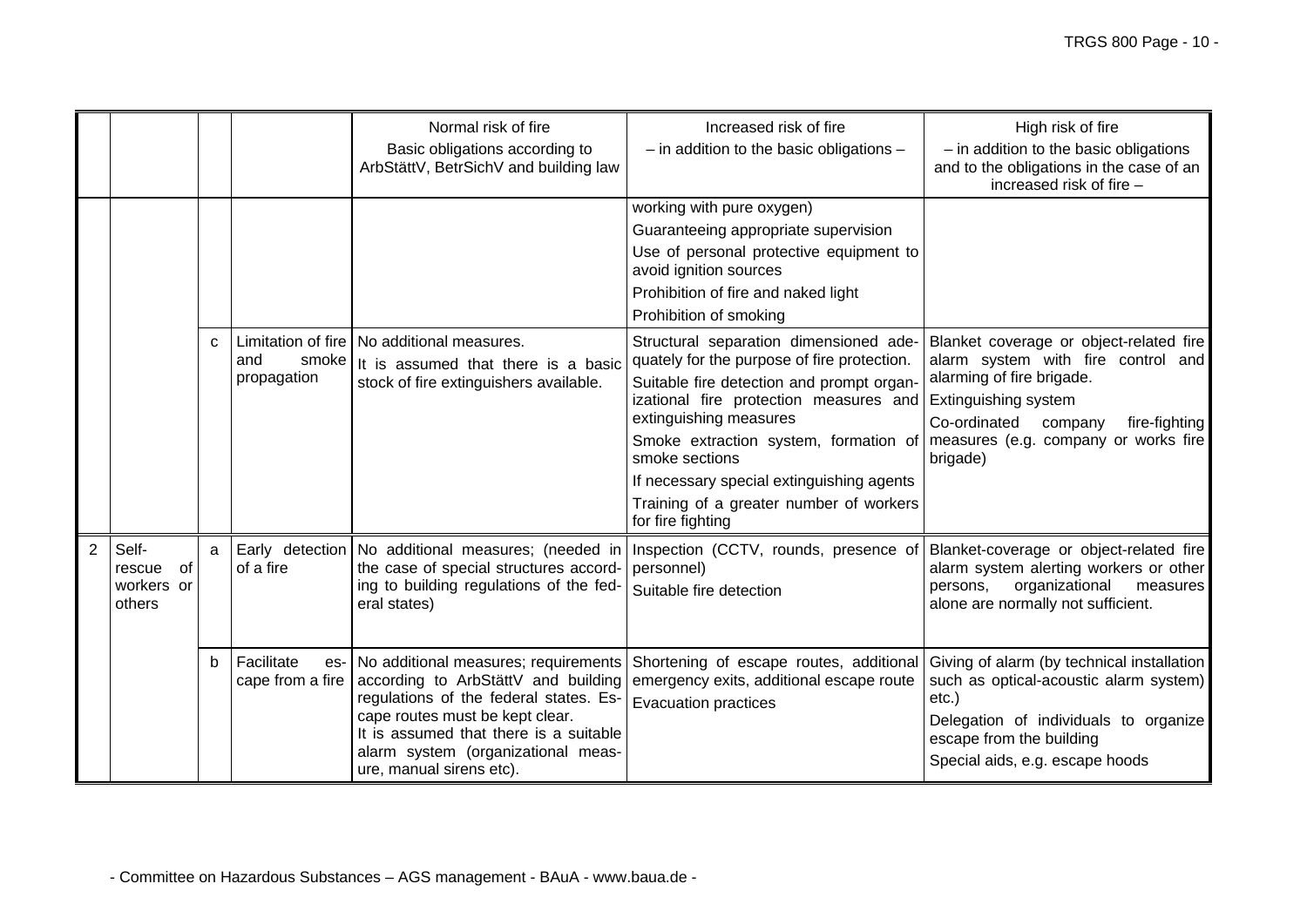|   |                                                                 |             |                                                               | Normal risk of fire<br>Basic obligations according to<br>ArbStättV, BetrSichV and building law                 | Increased risk of fire<br>$-$ in addition to the basic obligations $-$                                                      | High risk of fire<br>$-$ in addition to the basic obligations<br>and to the obligations in the case of an<br>increased risk of fire - |
|---|-----------------------------------------------------------------|-------------|---------------------------------------------------------------|----------------------------------------------------------------------------------------------------------------|-----------------------------------------------------------------------------------------------------------------------------|---------------------------------------------------------------------------------------------------------------------------------------|
| 3 | External<br>0f<br>rescue<br>persons<br>who<br>are<br>in<br>shut | a           | the number of<br>who<br>persons<br>rely on external<br>rescue | Minimization of   No additional measures                                                                       | No additional measures.                                                                                                     | Creation of protection areas (e.g. res-<br>cue cabins)<br>Regulation of access                                                        |
|   | and/or<br>in-<br>jured                                          | $\mathsf b$ | Facilitate<br>gered persons                                   | res- No additional measures; regulated by<br>cue of endan- building law, strategy of second res-<br>cue route. | Design of<br>escape routes or<br>rescue<br>equipment.<br>Prohibition of working alone<br>Establishment of collection points | Special aids (e.g. articulated<br>masts.<br>long-term respiration equipment)                                                          |
|   |                                                                 | C           | Adequate<br>sta-<br>bility of support<br>structure            | No additional measures.<br>Minimum stability regulated by build-<br>ing law.                                   | Stability must be increased where neces-<br>sary<br>Smoke and heat extraction systems                                       | Stability must be increased<br>(e.g. by increasing the fire resistance,<br>cooling, spray systems)                                    |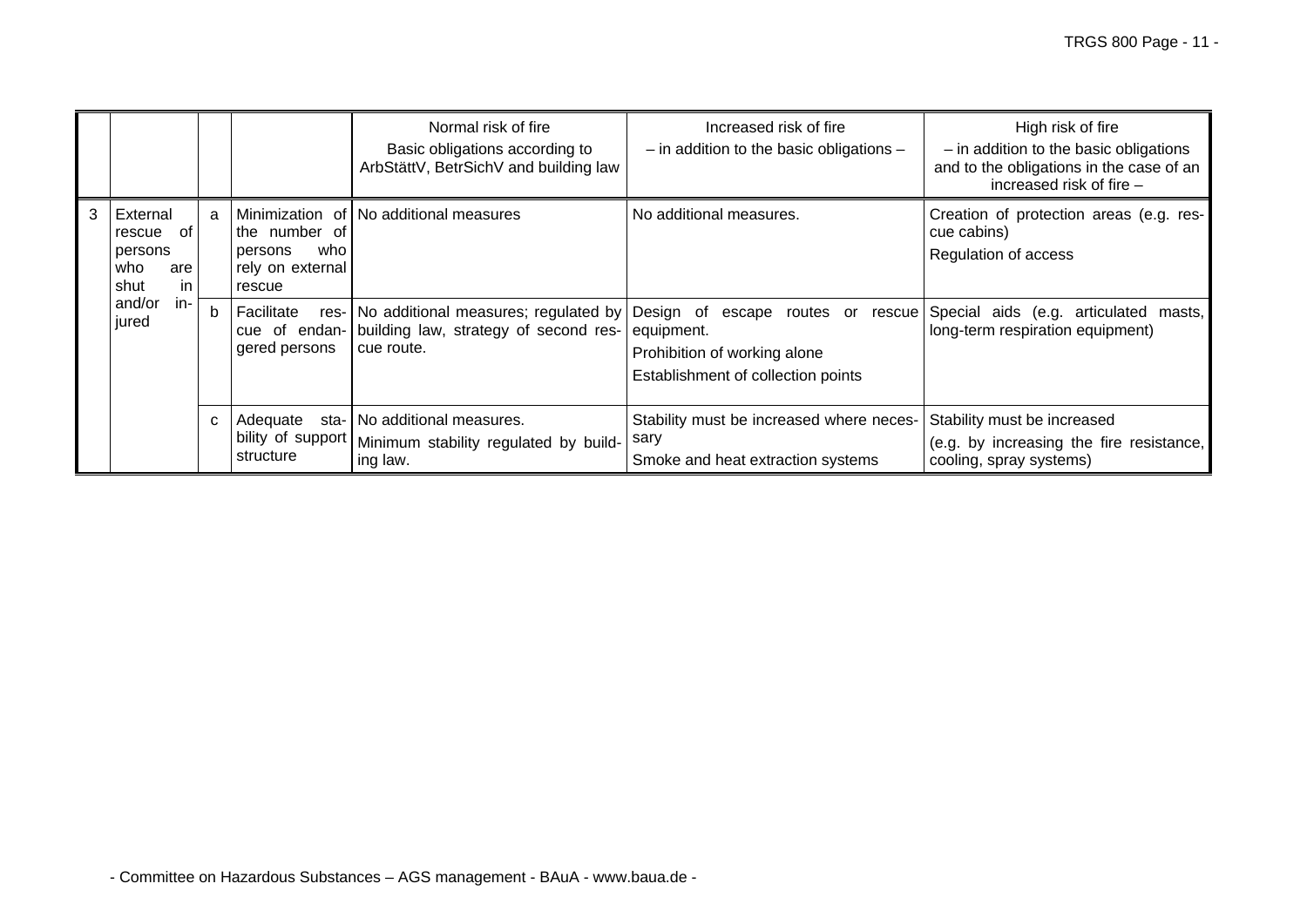## **5 Check of the effectiveness of protective measures**

(1) The effectiveness of the protective measures taken or to be taken must also be checked as part of the risk assessment. It must thus be ensured that during the time of the activity the risk to workers or other persons due to the development or propagation of a fire is reduced to the required level. If necessary the protective measures must be adapted to fit the state of the art.

(2) In general it is not possible to check the effectiveness of the technical protective measures taken prior to the onset of a fire. It must therefore be determined as part of a plausibility check whether the technical and organizational protective measures taken can be expected to produce the desired success individually or in combination. The protective measures selected must be examined with respect to possible interactions and if necessary adjusted and adapted. Counterproductive interactions are to be avoided.

(3) The individual technical protective measures must be checked for the first time and then regularly with respect to their adequate functioning, reliability and effectiveness in accordance with the appropriate inspection, maintenance or installation regulations or the relevant regulations. This must be done at least every third year if shorter intervals are not required as a result of the risk assessment according to § 5 ArbSchG/safety evaluation. The information given by the manufacturers and the statutory specifications (e.g. GefStoffV, BetrSichV and building law) must be adhered to.

(4) The results of the checks must be documented in a suitable form.

(5) If circumstances change (e.g. changes of use) the measures must be checked and where necessary adapted.

## **6 Documentation**

(1) The documentation must be conducted according to Article 6 GefStoffV and is part of the documentation according to § 6 ArbSchG.

(2) Minimum information on the documentation is given in TRGS 400 Number 8 and TRBS 1111.

(3) Existing sets of documentation can be used or supplemented.

## **Literature**

#### **EU Regulations and Directives, German Acts and Ordinances**

[1] Regulation (EC) No. 1272/2008 of the European Parliament and of the Council of 16 December 2008 on classification, labelling and packaging of substances and mixtures (CLP Regulation) and ATP Regulations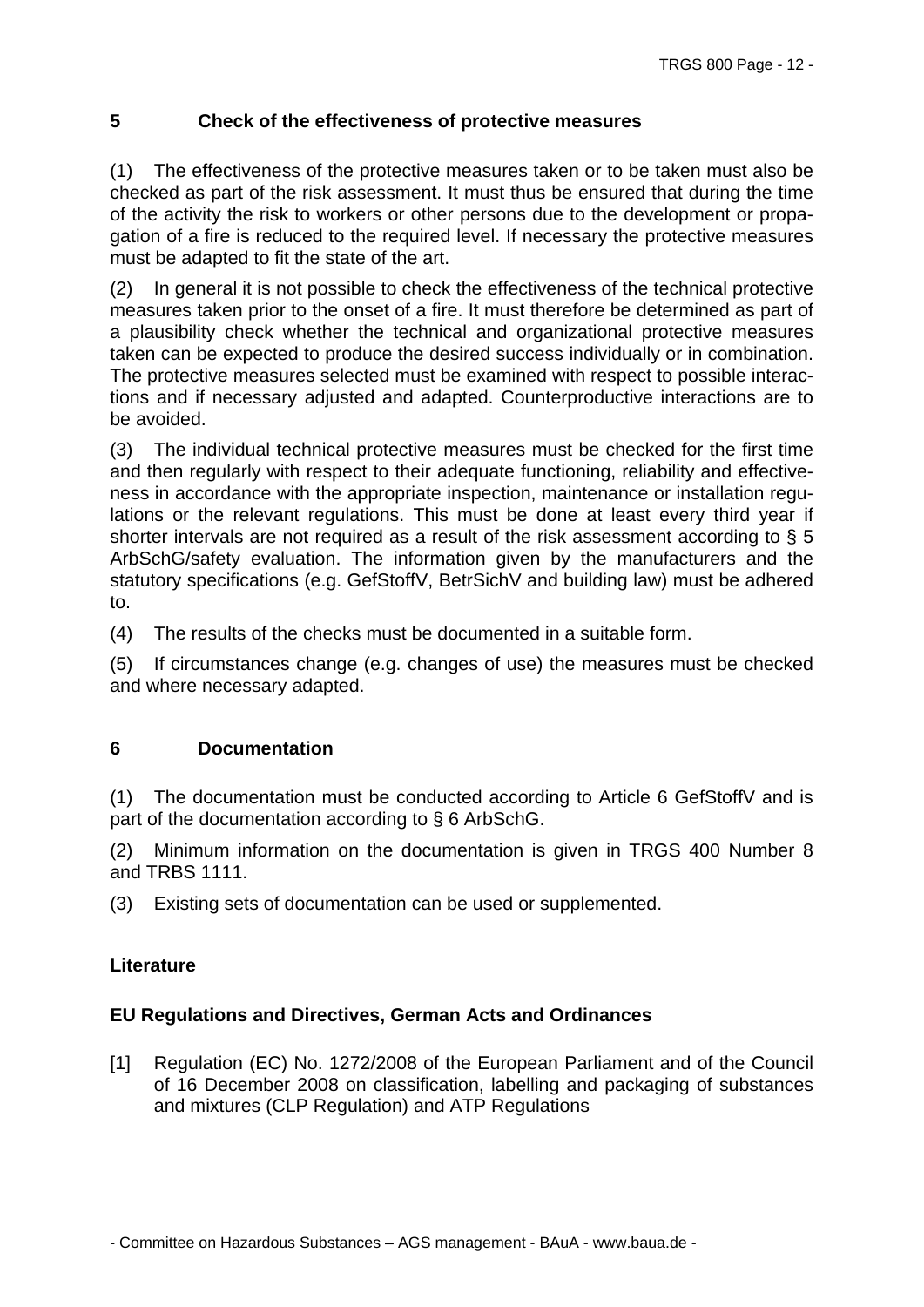- [2] Council Directive 67/548/EEC of 27 June 1967 on the approximation of laws, regulations and administrative provisions relating to the classification, packaging and labelling of dangerous substances (Dangerous Substances Directive) (Official Journal of the European Communities No. L 196 p. 1 and amending or ATP Directives
- [3] Directive 1999/45/EC of the European Parliament and of the Council of 31 May 1999 concerning the approximation of the laws, regulations and administrative provisions of the Member States relating to the classification, packing and labelling of dangerous preparations (Dangerous Preparations Directive) (OJ L 200, 30.7.1999, p. 1) and amending or ATP Directives
- [4] Act on the performance of occupational safety and health measures to improve the safety and health protection of worker at work (Occupational Safety and Health Act – ArbSchG) of 7 August 1996 (BGBl. I p. 1246)
- [5] Ordinance on safety and health protection in the provision of work equipment and its use at work, on safety in the operation of plants subject to mandatory inspection and on the organization of occupational safety and health (Plant Safety Ordinance – BetrSichV) of 27 September 2002 (BGBl. I p. 3777), last amended Art. 8 V of 18.12.2008 I 2768
- [6] Ordinance on protection against hazardous substances (Hazardous Substances Ordinance – GefStoffV) of 23 December 2004 (BGBl. I p. 3758)

#### **Technical Rules, Announcements on Hazardous Substances (BekGS), glossary of terms (at [http://www.baua.de\)](http://www.baua.de/cln_137/de/Themen-von-A-/Gefahrstoffe/TRGS/TRGS.html) and standards**

- [1] TRGS 200 "Classification and labelling of substances, preparations and articles"
- [2] TRGS 201 "Labelling for activities involving hazardous substances" (in preparation)
- [3] BekGS 220 "Safety Data Sheet"
- [4] TRGS 510 "Storage of hazardous substances in non-stationary containers"
- [5] TRGS 721 "Dangerous explosive atmosphere Assessment of the risk of explosion"
- [6] TRGS 722 "Avoidance or containment of dangerous explosive atmosphere "
- [7] Glossary of terms for the regulations of the Plant Safety Ordinance (BetrSichV), Biological Agents Ordinance (BioStoffV) and der Hazardous Substances Ordinance (GefStoffV)
- [8] TRBS 1111 Risk assessment and safety evaluation
- [9] TRBS 2152 Part 3 Dangerous explosive atmosphere Avoidance of ignition of dangerous explosive atmosphere
- [10] Workplace Rule ASR A2.3 Escape routes, emergency exits, escape and rescue plan
- [11] EN 1127-1:2007 Explosive atmospheres. Explosion prevention and protection. Part 1: Basic concepts and methodology
- [12] EN 14 378:2001 "Safety of machinery, fire protection "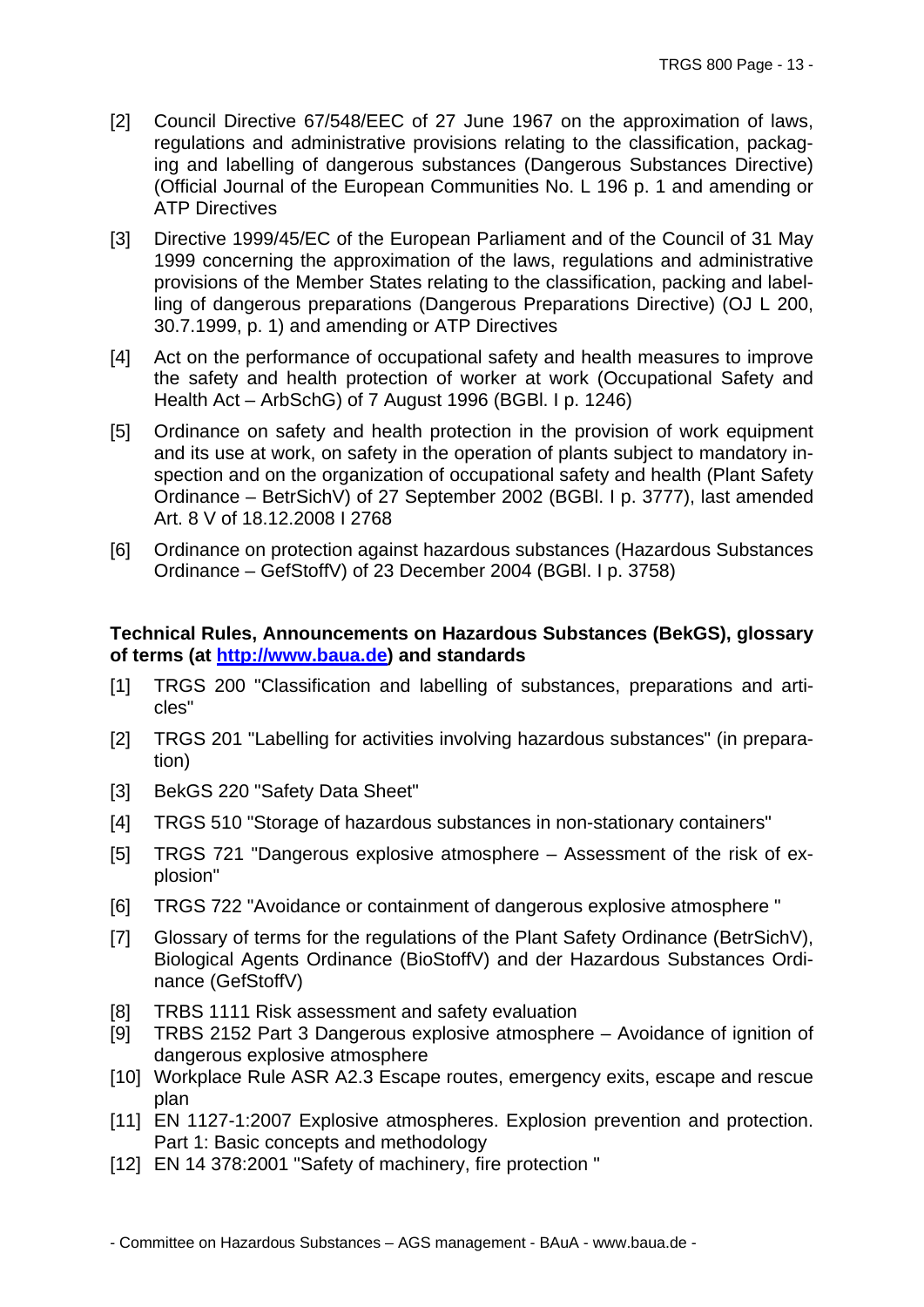### **Annex 1 to TRGS 800**

### **Knowledge needed to ensure the knowledgeable conduct of the risk assessment**

(1) The conduct of the risk assessment for activities involving hazardous substances which give rise to a risk of fire demands the following in accordance with Number 3.1 of the present TRGS, knowledge of

- 1. chemical and physical processes during combustion (fire and extinguishing theory),
- 2. the risks due to the combustible substances used,
- 3. the relevant activities involving hazardous substances in the respective sector,
- 4. the relevant statutory regulations,
- 5. substitutions of hazardous substances,
- 6. protective measures according to Number 4,
- 7. rescue,
- 8. check of the effectiveness of protective measures according to Number 5.

(2) The extent and depth of the knowledge needed may vary according to the areas and operating states to be assessed.

- (3) In the following list the major basics are given:
- 1. Occupational Safety and Health Act, Hazardous Substances Ordinance, Plant Safety Ordinance, Workplaces Ordinance, building regulations of the federal states and other statutory building regulations,
- 2. classification of dangerous substances and preparations, in particular if a classification by the employer is necessary under Number 3.2.2 (TRGS 200, TRGS 201),
- 3. labelling of hazardous substances,
- 4. structure and content of the Safety Data Sheet,
- 5. procedure to be adopted for information gathering according to Number 3,
- 6. procedure to be adopted in the assessment of physicochemical risks (in particular TRGS 400, TRGS 720 – 722),
- 7. protective measures (TRGS 500),
- 8. procedure to be adopted in the checking of substitutes according to TRGS 600,
- 9. Technical Rules for Plant Safety (TRBS), in particular TRBS 1111,
- 10. Technical Rules for Workplaces, in particular ASR A 2.3 "Escape routes, emergency exits, escape and rescue plan",
- 11. possibilities for checking the effectiveness of protective measures according to Number 5,
- 12. documentation obligations according to Number 6.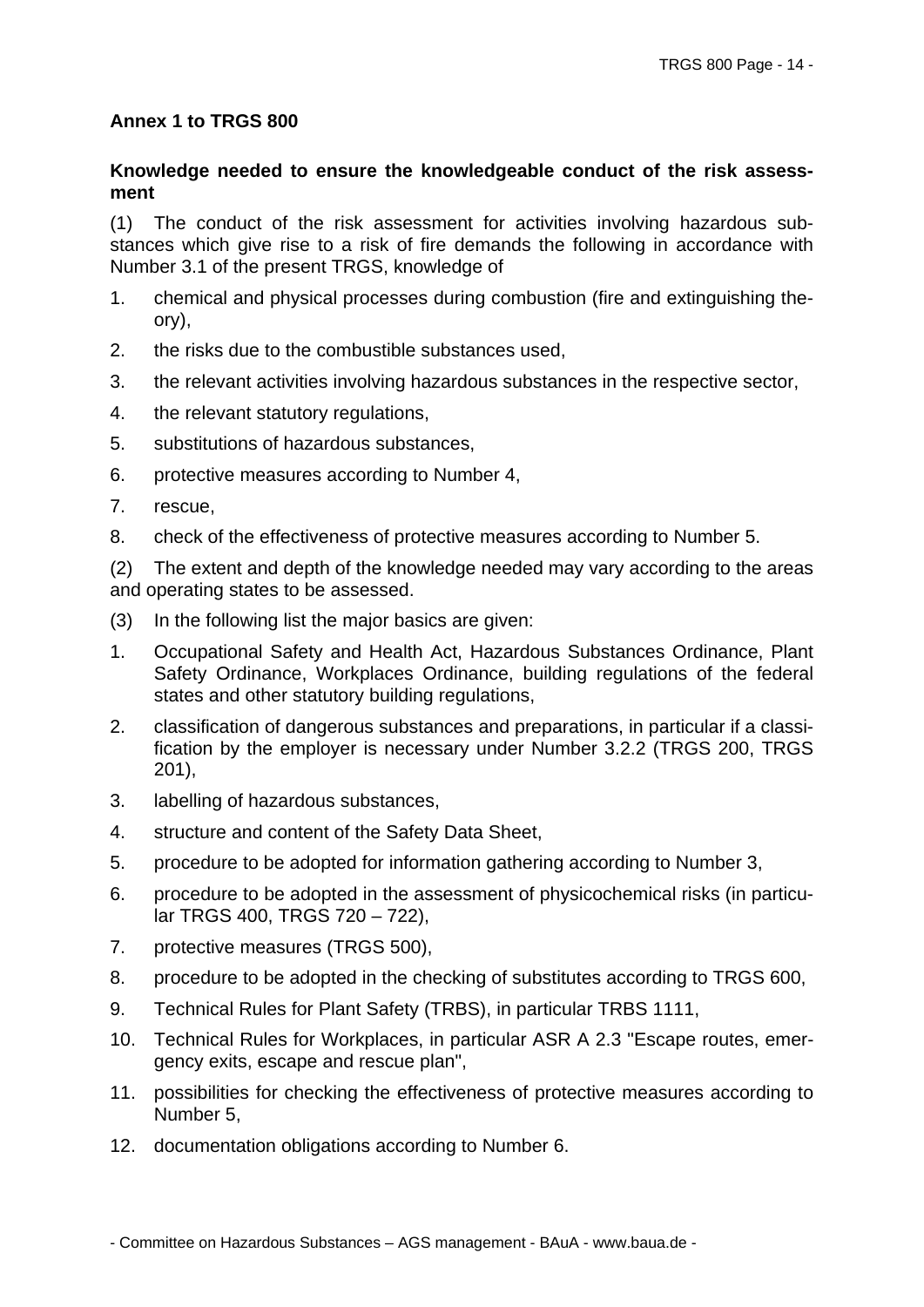(4) The risk assessment in the area where there is a risk of fire may be relatively simple, but can also be extremely complex, and hence the requirements regarding the depth of specialist knowledge may vary considerably. It therefore often makes sense to obtain the necessary knowledge by assigning a number of people. The knowledge can be made available by combination of personnel (e.g. specialist for occupational safety and health with additional knowledge in fire protection or a fire protection officer with additional knowledge on risk assessment and hazardous substances, or other combinations).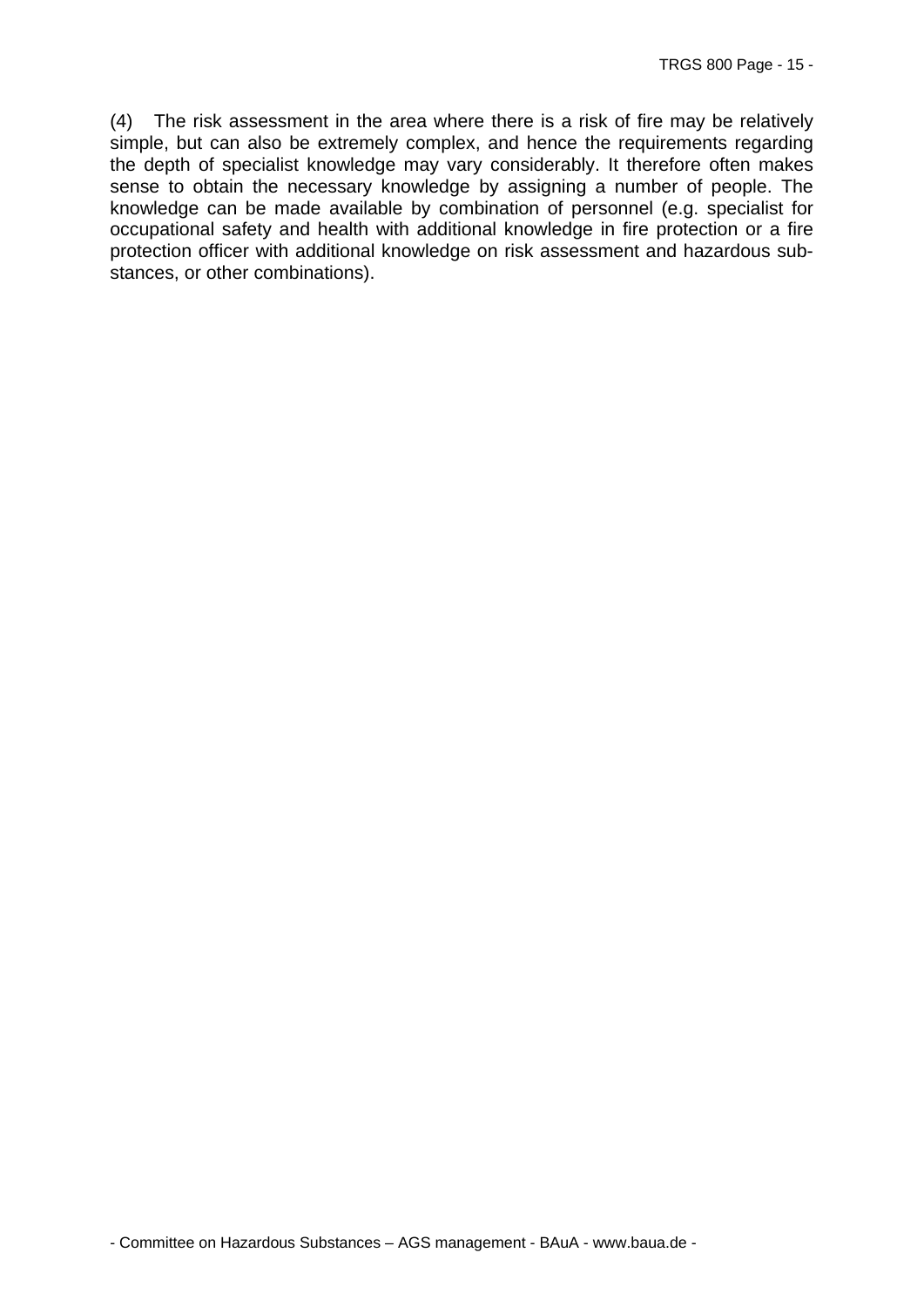### **Annex 2 to TRGS 800**

### **Possible ignition sources according to Number 3.2.3**

See also TRBS 2152 Part 3/EN 1127-1 No. 5.3 and EN 13 478 – Safety of machinery – fire protection – Number 4.4

1. Heat energy

This group of ignition sources is assigned, for example, to:

- a) heating systems,
- b) internal combustion engines,
- c) naked light or flame and the related radiated heat,
- d) hot surfaces,
- e) welding splashes,
- f) laser or other powerful radiation sources.
- 2 Electric energy

This group of ignition sources is assigned, for example, to:

- a) electric lighting devices such as lamps,
- b) electromagnetic radiation,
- c) electric short circuit,
- d) electric arcs,
- e) earthing faults,
- f) conductor fault,
- g) operation-related earth leakage currents,
- h) equalization currents,
- i) lightning strike,
- j) discharge of static electricity,
- k) loose contact,
- l) excessive warming due to overload,
- m) inductive warming,
- n) unadjusted electric connection.
- 3. Mechanical energy

This group of ignition sources is assigned, for example, to:

- a) friction (e.g. as bearing running hot),
- b) ultrasound,
- c) impact, shock,
- d) scraping,
- e) compression (including adiabatic compression).
- 4. Chemical energy

This group of ignition sources is assigned, for example, to:

- a) self-heating,
- b) spontaneous ignition.
- c) catalytic reactions (lowering of activation energy),
- d) continuous exothermic reactions.